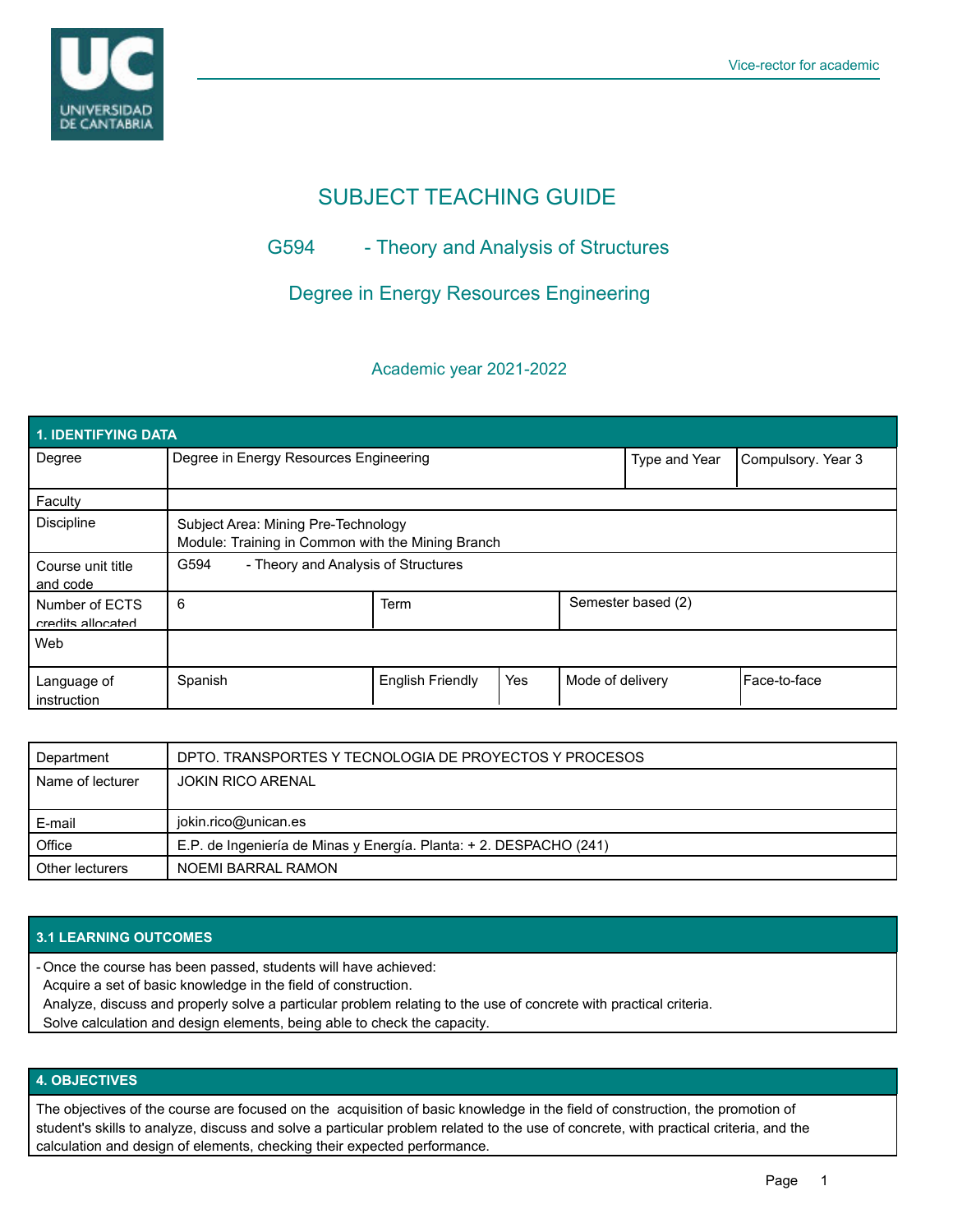

|   | <b>6. COURSE ORGANIZATION</b>                                                                                                                                                                                                                                                                                                                                                                                                                                                                                                                                                                        |  |  |
|---|------------------------------------------------------------------------------------------------------------------------------------------------------------------------------------------------------------------------------------------------------------------------------------------------------------------------------------------------------------------------------------------------------------------------------------------------------------------------------------------------------------------------------------------------------------------------------------------------------|--|--|
|   | <b>CONTENTS</b>                                                                                                                                                                                                                                                                                                                                                                                                                                                                                                                                                                                      |  |  |
| 1 | PART I: THE CONCRETE.<br>Concrete components.<br>Features concrete.<br>Properties of concrete, fresh and hardened<br>Retraction.<br>Influence of temperature.<br>Durability.<br>Concrete dosage.<br>General.<br>Water-cement ratio.<br>Particle size distribution of the aggregate.<br>Consistency.<br>Mixture proportions.<br>Corrections and essays.<br>Laying works<br>Transport.<br>Concreting in adverse weather conditions.<br>Discharge and placement.<br>Compacting and curing.<br>Concrete joints.                                                                                          |  |  |
|   | Armor.<br>Geometric and mechanical characteristics.<br>Rebars<br>Welding of steels.                                                                                                                                                                                                                                                                                                                                                                                                                                                                                                                  |  |  |
| 2 | BLOCK II: CALCULATION OF SECTIONS.<br>Section calculations by using the classic method.<br>Basic assumptions.<br>Allowable stresses.<br>Simple and combined bending.<br>Simple and compound traction and compression.<br>Biaxial bending.<br>Section calculations by the Calculation Method at break.<br>Foundation.<br>Domains deformation.<br>Equilibrium equations and compatibility.<br>Calculation of rectangular sections by him parabola-box diagram.<br>Sections for simplified calculation methods.<br>Method rectangular diagram.<br>It simplified method stop time. Rectangular sections. |  |  |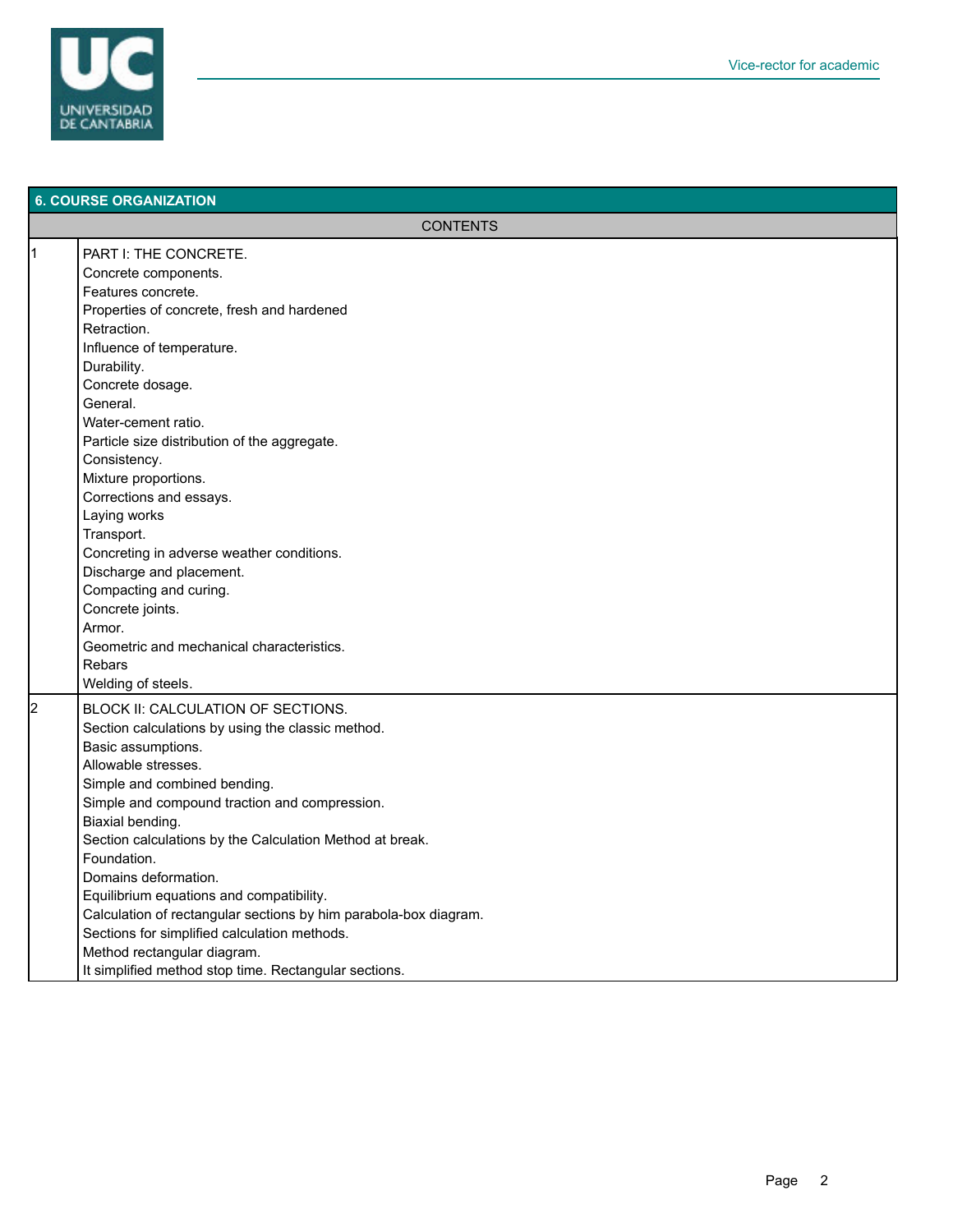

| 3 | PART III: CALCULATION OF STRUCTURES OF SPECIAL INTEREST mining and energy.<br>Foundations. Dimensioning as reinforced concrete structures.<br>Types of shoes<br>Isolated and continuous low wall footings. Predimensioning and armor.<br>Stresses transmitted to ground.<br>Foundation slabs.<br>Piles, types and pilot systems. Analysis and design of pile caps.<br>Industrial flooring.<br>Retaining walls.<br>Dimensioning as reinforced concrete structure.<br>Typology.<br>Bracket walls. Pre-dimensioning and calculation as concrete structure.<br>Derricks and pylons. |
|---|---------------------------------------------------------------------------------------------------------------------------------------------------------------------------------------------------------------------------------------------------------------------------------------------------------------------------------------------------------------------------------------------------------------------------------------------------------------------------------------------------------------------------------------------------------------------------------|
| 4 | SECTION IV: earthmoving equipment associated with the execution of structures:<br>Expansion teams, leveling and compacting.                                                                                                                                                                                                                                                                                                                                                                                                                                                     |

| 7. ASSESSMENT METHODS AND CRITERIA                                                                                                                                                    |              |             |           |       |
|---------------------------------------------------------------------------------------------------------------------------------------------------------------------------------------|--------------|-------------|-----------|-------|
| <b>Description</b>                                                                                                                                                                    | <b>Type</b>  | Final Eval. | Reassessn | $\%$  |
| Written exam                                                                                                                                                                          | Written exam | Yes         | Yes       | 60,00 |
| Test/exam                                                                                                                                                                             | Written exam | No.         | Yes       | 20,00 |
| work                                                                                                                                                                                  | l Work       | No          | Yes       | 20,00 |
| <b>TOTAL</b><br>100,00                                                                                                                                                                |              |             |           |       |
| Observations                                                                                                                                                                          |              |             |           |       |
| The final exam will be divided into the two main parts belonging to theory and exercices. It is<br>necessary to pass both individual parts in order to get through the whole subject. |              |             |           |       |
| Observations for part-time students                                                                                                                                                   |              |             |           |       |
| Part-time students will be evaluated according to the Regulations of the University of Cantabria They have the option of                                                              |              |             |           |       |

Part-time students will be evaluated according to the Regulations of the University of Cantabria.They have the option of performing the partial exams the day of the final exam.

| <b>8. BIBLIOGRAPHY AND TEACHING MATERIALS</b>                                                                                                                                                                                                                                                                                                                                                                                                                                                                                                                                                                                                                                                                                               |
|---------------------------------------------------------------------------------------------------------------------------------------------------------------------------------------------------------------------------------------------------------------------------------------------------------------------------------------------------------------------------------------------------------------------------------------------------------------------------------------------------------------------------------------------------------------------------------------------------------------------------------------------------------------------------------------------------------------------------------------------|
| <b>BASIC</b>                                                                                                                                                                                                                                                                                                                                                                                                                                                                                                                                                                                                                                                                                                                                |
| "EAE. Instrucción del acero estructural". Gobierno de España. Ministerio de Fomento. 2012. Recurso electrónico:<br>http://www.fomento.gob.es/NR/rdonlyres/DB0980EB-1915-4175-8EBA-A77B93052A33/109486/OKLibro Acero EAE.pdf<br>"EHE-08. Instrucción del hormigón estructural". Gobierno de España. Ministerio de Fomento. 2011. Recurso electrónico:<br>http://www.fomento.gob.es/NR/rdonlyres/029BEBA6-A895-40E4-BA9F-FD0D75E3B865/107241/5EHE2008ultimo.pdf<br>"Ciencia de la construcción". Odone Belluzi. Versión de Manuel Velázquez Velázquez. 1967.<br>"Cálculo de estructuras de cimentación". J. Calavera, 2000.<br>"Muros de contención y muros de sótano". J. Calavera. 2001.<br>"Hormigón armado". Pedro Jiménez Montoya. 2000. |
| "Hormigón armado". Alfredo Paez. 1986.<br>"Tratado de construcción: lo que debe saber el proyectista". Enrique Rodón. 1978.                                                                                                                                                                                                                                                                                                                                                                                                                                                                                                                                                                                                                 |

Apuntes proporcionados por los profesores.